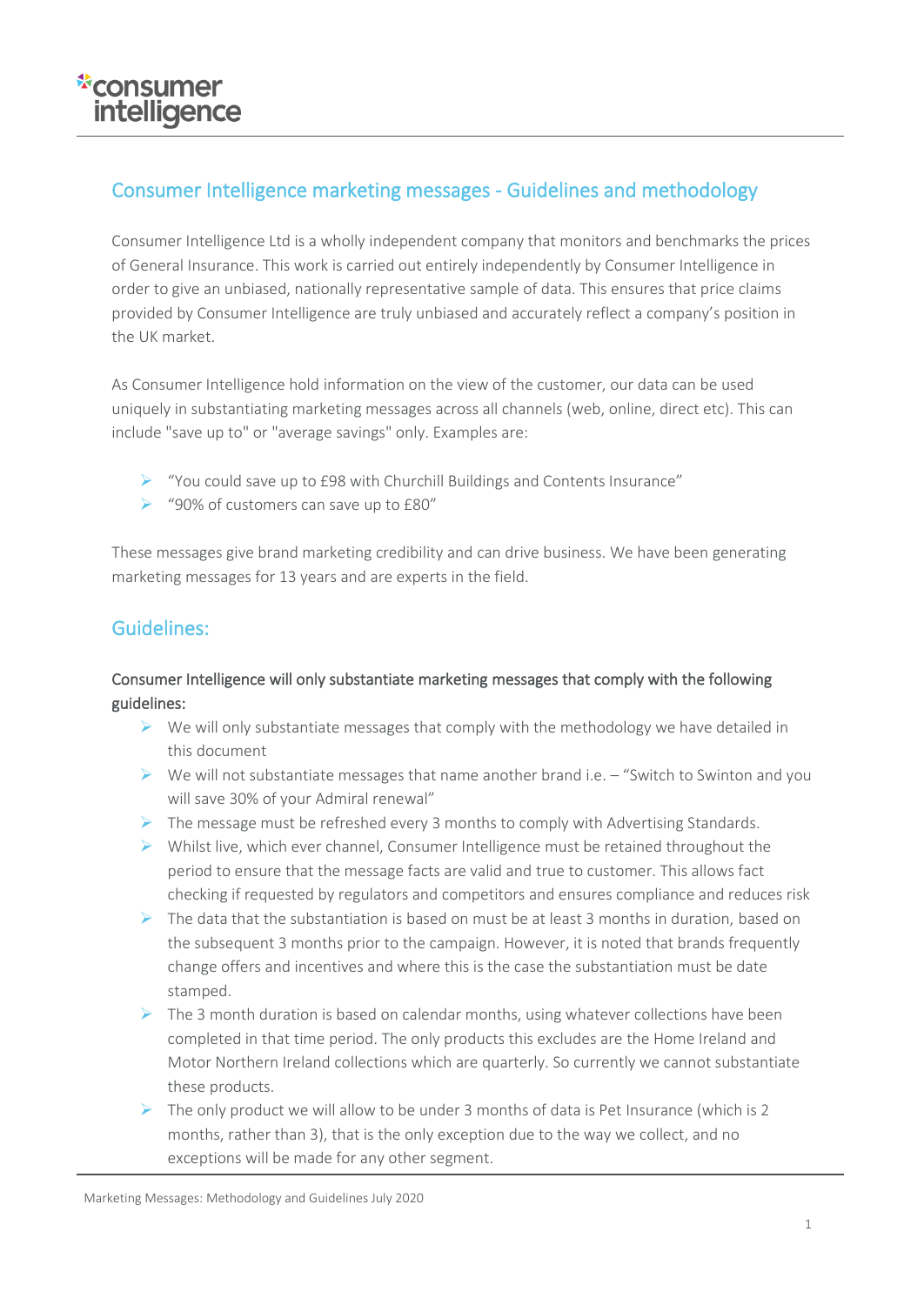- $\triangleright$  Any channel can be used for substantiation as long as you purchase the relevant license television, radio, online, direct marketing, etc. No restrictions.
- $\triangleright$  The minimum sample size of the data is 50 market tests, we will give you the sample size of your specific message on generation of the sub sheets
- $\triangleright$  We will allow grouping of data to tailor messaging to a customer demographic, location or other (speak to us for all options)
- ➢ No superlatives i.e. "Cheapest", "Best", "Number 1", we will only substantiate the messages "Save up to" and "Average savings".

#### Additional guidance:

- $\triangleright$  Price mentions can include a differentiation by channel i.e. "Getting a quote from Money Super Market can save you £50 than going direct", "Come to Legal and General direct and save £50 against buying through a broker". You can mention the competitive channel but not brand name. This includes pcw v pcw and direct v direct.
- $\triangleright$  When we refer to "wins" in our methodology this includes both exclusive and shared wins

### How to display our brand in substantiations

Where possible either our logo or asterix should be used, according to our brand guidelines (see *Appendix 1)*. Where not possible our brand should be referenced as follows, with the details of the substantiation.

Referencing Consumer Intelligence:

- ➢ Data provided by Consumer Intelligence Ltd, www.consumerintelligence.com
- ➢ Exciting Insight by Consumer Intelligence Ltd, www.consumerintelligence.com

Any use of our marketing messages and brand name or logo need to be signed off by the Consumer Intelligence marketing team prior to go live. Consumer Intelligence must be involved at brief stage for any television or radio creative to ensure the message visuals are not misleading. Any use of the Consumer Intelligence substantiation requires sign off, clients should allow a 48 hour turn around time within the schedule to accommodate. The exceptions to this are refreshed substantiations which other than the data provided by Consumer Intelligence contain no material changes.

Approval by Consumer Intelligence does not mean compliance with applicable laws which should be checked in your normal way

Consumer Intelligence run spot checks on the substantiation compliance twice a year. You may be called upon to provide your compliance evidence at any time which must be provided within 7 working days of request.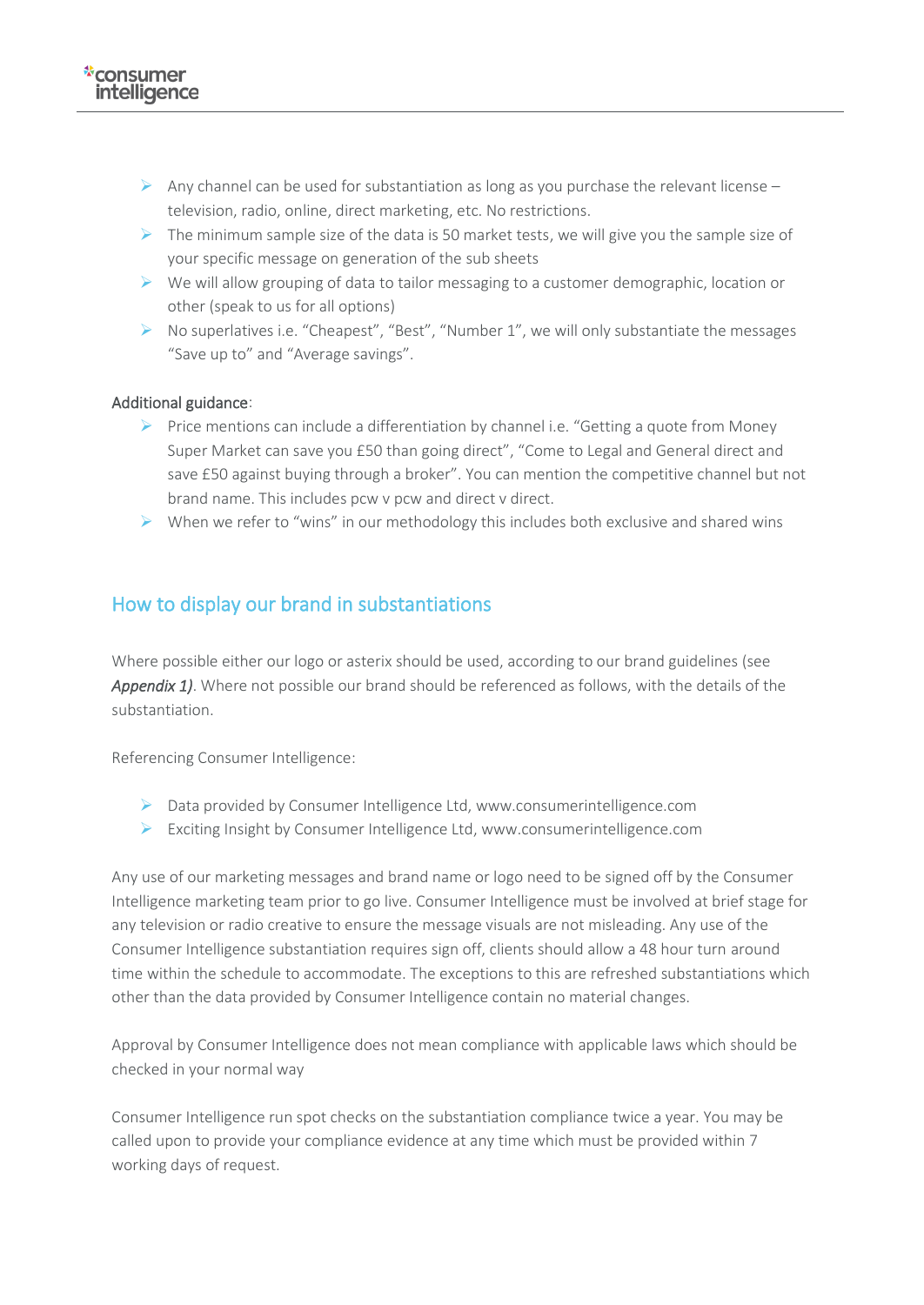# Methodology (overview)

The use of price claims within General Insurance is regulated by both the Financial Conduct Authority (FCA) and the Advertising Standards Authority (ASA). In general terms advertisers need to make sure that the advertisement is clear, fair and not misleading to the person reading it. In the FCA's words\*: " (1) This guidance applies in relation to a financial promotion that makes pricing claims, including financial promotions that indicate or imply that a firm can reduce the premium, provide the cheapest premium or reduce a customer's costs. (2) Such a financial promotion should: (a) be consistent with the result reasonably expected to be achieved by the majority of customers who respond, unless the proportion of those customers who are likely to achieve the pricing claims is stated prominently; (b) state prominently the basis for any claimed benefits and any significant limitations..."

- $\triangleright$  In order to validate the claims our clients make about their insurance products we have created an independent and fair means of evaluating companies. Our research across the whole market identifies the leading companies, and we use this information to monitor, at all times, companies that account for over 80% of all the General Insurance sold, giving a comprehensive comparison.
- $\triangleright$  Our tests are based on a representative sample of the UK population derived by consumer research.
- $\triangleright$  We use a fair and balanced means of collecting prices. All insurers are contacted on a like for like basis, so the quotes can be compared.

\* ICOBS 2.2 Communications to clients and financial promotions <https://fshandbook.info/FS/print/handbook/ICOBS/2/2>

## Methodology (compliant and comparable)

- $\triangleright$  The results from each one of the benchmark companies for each one of the risks are then compared against the price offered by the target company. This gives several thousand samples of price variances in pounds.
- $\triangleright$  A negative price variance indicates where the target company has offered a better price. A positive variance is where the target company has offered a worse price. These price variances are rounded to the nearest whole pound value. The number of instances of each pound value can then be counted.
- $\triangleright$  To avoid any controversy, the whole dataset based on all companies monitored is clipped to remove values associated with any risk that are deemed to be too extreme.
- $\triangleright$  After the samples gathered reaches a minimum value (e.g. 500) we can calculate and plot the empirical Probability Density Function (PDF). At the same time we apply standard textbook techniques to calculate the first two moments (mean & variance) and various concentration/ location statistics (i.e. skew, mode).
- $\triangleright$  By accumulating the PDF we are interested to see when it reaches 10%. The purpose of this exercise is establishing the point on the X axis at which 10% of all the quotes will have savings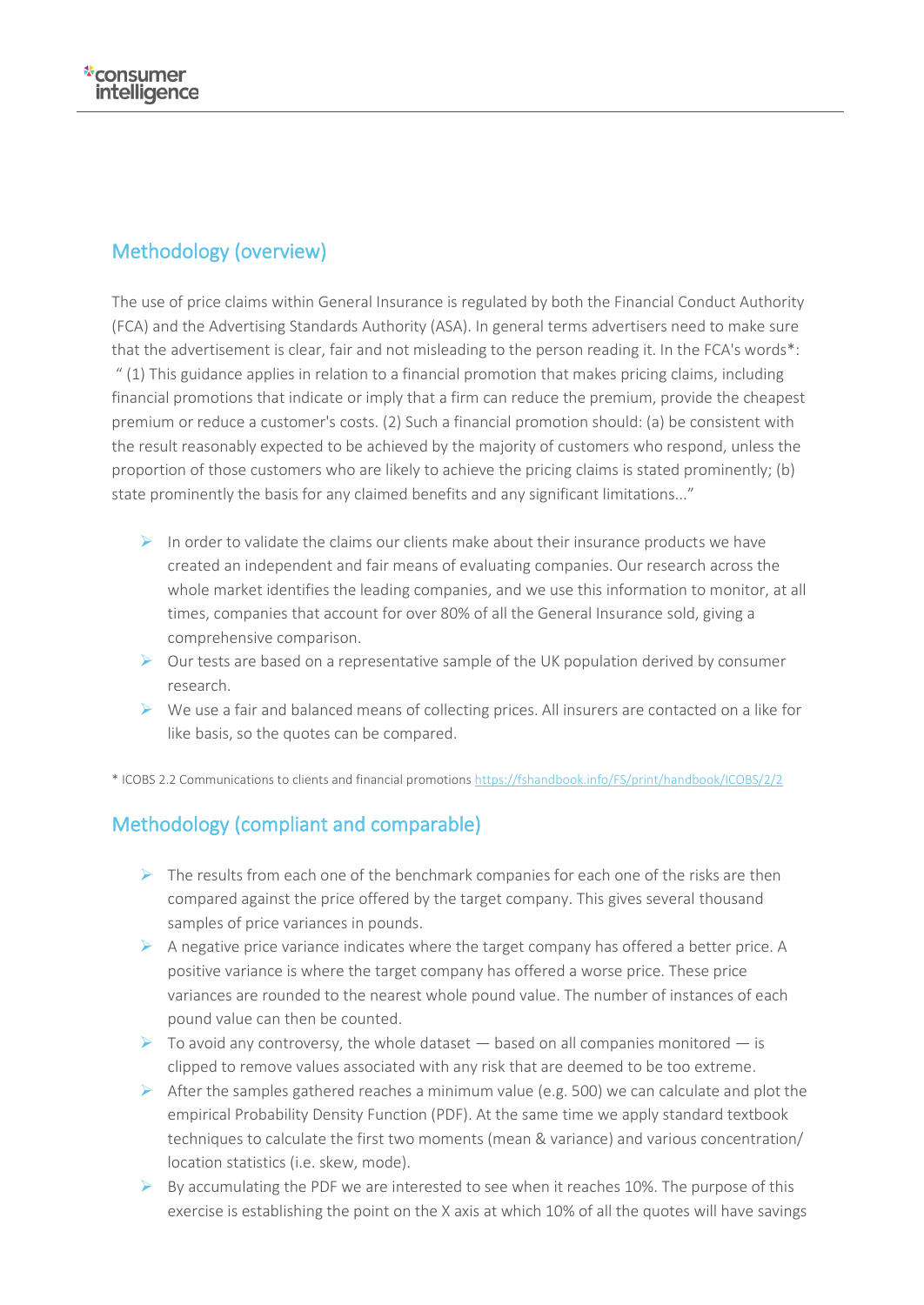greater than that value. This could be done by hand, which is laborious, but statisticians have invented standard techniques for achieving these counts.

 $\triangleright$  The computer uses these techniques to count the number of samples that equal 10% of the whole sample. As we are dealing with the empirical PDF we cannot always have the 10% of all quotes on the X axis, in this case we take advantage of the fact that the Cumulative Distribution Function (CDF) is a monotonically increasing function and apply a linear interpolation between the nearest low and high values. At this point 10% of people would have saved more than the amount being claimed, this is the value that we use for the price claims.

### Frequently Asked Questions

#### $Q·$  Is it fair?

A: This methodology is fair because an independent company using standard statistical techniques carries it out. Consumer Intelligence works for many major financial services organisations all of which compete fiercely with each other. If we slanted the samples or results to favour a specific client, we would lose customers and credibility in the marketplace.

#### Q: Is the data representative of the target population?

A: Consumer Intelligence finds out whether the data is representative by conducting monthly surveys of consumers. Our customers cannot influence our sample in any way. If you are advertising to a particular group, such as people over 50 then our sample size is large enough to be able to provide a claim for these individual groups that is clear, fair and not misleading.

#### Q: Are the quotes obtained accurate and unbiased?

A: Yes. We have quality check procedures for profiles and quotations gathered from websites. The data collection process is almost entirely automated and constantly monitored for website changes that necessitate changes to our programs. We use various techniques to avoid detection by provider websites. In addition, we vary elements within each profile to minimise detection. This is significantly different from permission-based software 'crawlers' which do not use representative profiles. In addition, their presence can be detected, and quotes flexed accordingly. This is critical when providing real price claims for marketing purposes.

#### Q: Can the data be skewed by a few poor performing companies?

A: We clip the data before we calculate any statistics in order to exclude those prices that are so large that the insurers concerned could not reasonably expect anyone to accept them. We consider that the prices that remain are genuinely in the market, and savings calculated against the poorer prices are genuine savings available to consumers.

#### Q: Are all prices captured with the same excess?

A: The provider sets its own compulsory excess but we set the voluntary excess within each profile.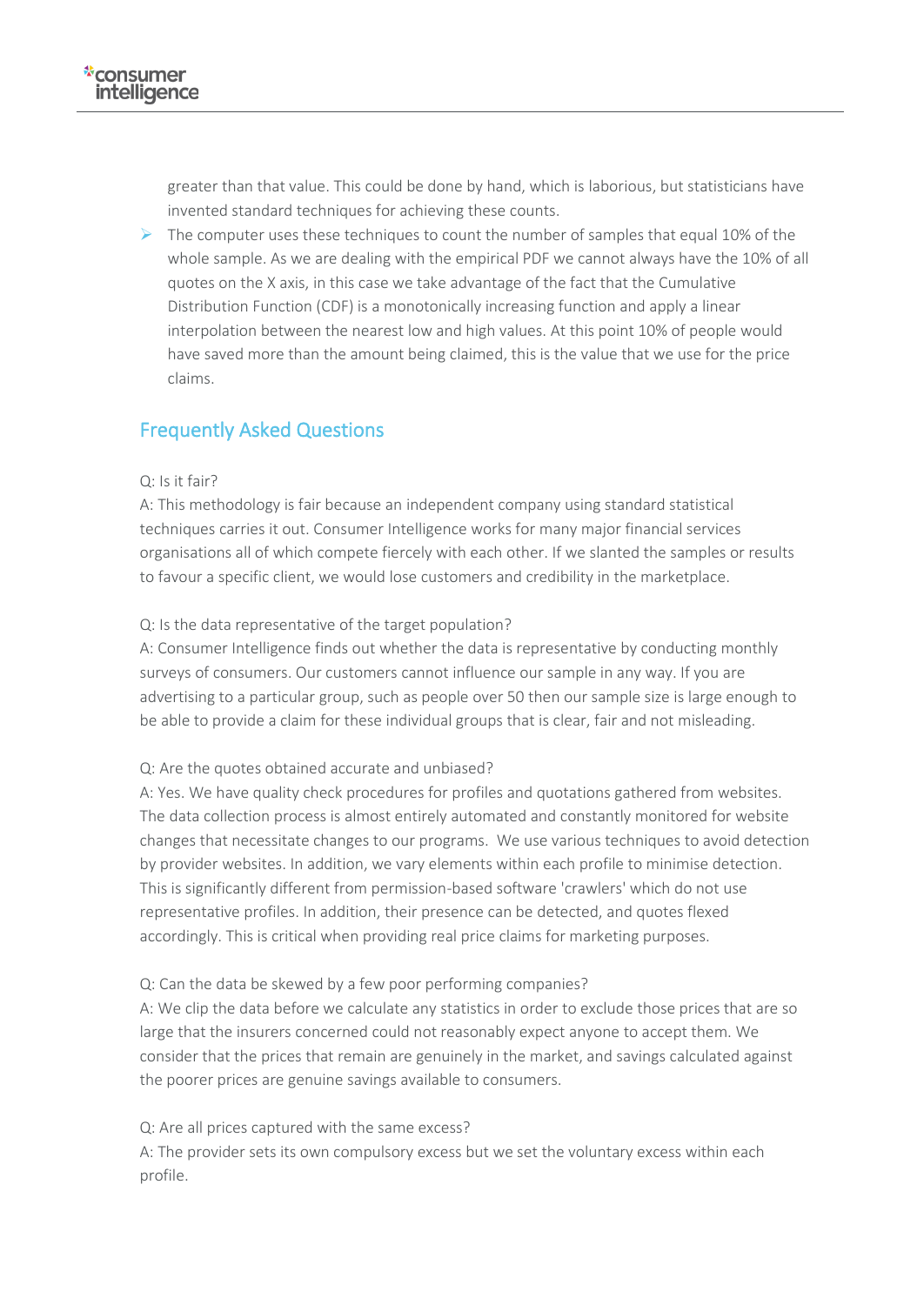Q: Do all prices have the same optional benefits?

A: Yes. In each individual profile we specify the benefits we require. We accept the best price that gives at least this cover.

Q: How the 'Save up to' figure is calculated

A: In calculating the amount of money up to which a consumer could save, if they purchased their insurance from an individual company, Consumer Intelligence has followed the guidelines laid down by the ASA and the FCA: These are as follows:

#### Substantiation

3.7 Before distributing or submitting a marketing communication for publication, marketers must hold documentary evidence to prove claims that consumers are likely to regard as objective and that are capable of objective substantiation. The ASA may regard claims as misleading in the absence of adequate substantiation.

#### Price Comparisons

3.39 Marketing communications that include a price comparison must state the basis of the comparison. Comparisons with a competitor price must be with the price for an identical or substantially equivalent product and must explain significant differences between the products. If the competitor offers more than one similar product, marketers should compare their price with the price for the competitor's product that is most similar to the advertised product.

#### Savings Claims

Marketers who make claims such as "save up to 30% on all fridges" would be expected to sell all fridges at a discount with around 10% of models attracting the maximum savings. The ASA regards the claim "save up to 30% on fridges" in a similar vein and would expect all models to have some discount with around 10% having the maximum discount. If only certain fridges are reduced, marketers should make clear that the savings claims relate to selected lines only, for example "Save 30% on selected fridges". Marketers should neither include that explanatory statement in small print nor limit the number of discounted lines so much that the savings claim is misleading.

So where the claimed saving is less than absolute (such as "save up to 60 %"), so as not to produce promotions which fail to meet the clear, fair and not misleading standard, firms should, amongst other things, consider the impression the promotion is giving (e.g. does it suggest that the maximum saving which is to be achieved is in the region of x%, does it suggest that a reasonable proportion of the audience can expect to obtain a saving in the amount of x% or does the promotion give the impression that the firm provides cheaper insurance?); The ASA guidance requires that 10% of the quotes achieve the claimed saving and that there should also be a reasonable staggering of prices up to the quoted saving. The ASA guidelines may constitute helpful guidance to firms – though of course the key consideration remains whether the promotion as a whole is clear, fair and not misleading and therefore compliance with these guidelines should not be considered as a substitute for compliance with the FCA's Handbook.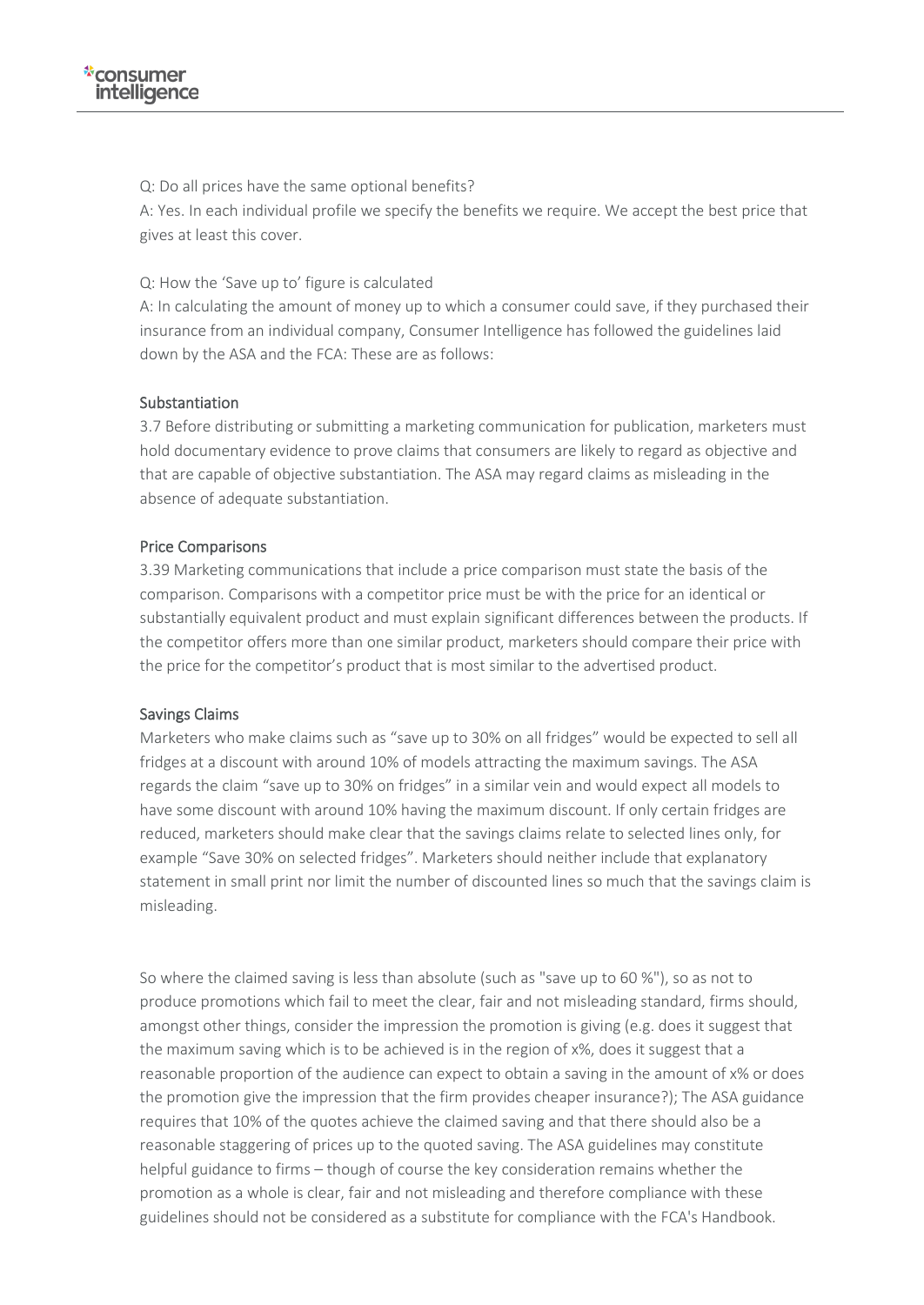When making comparisons with the price of insurance offered by competitors, in order to be clear, fair and not misleading the promotion should, amongst other things, compare contracts meeting the same needs or which are intended for the same purpose, i.e. provide a like-for like comparison. Where there are significant discrepancies between the cover being compared, it is unlikely that such comparison will be clear, fair and not misleading.

## Appendix 1

Asterix:



Logo and Brand Guidelines: